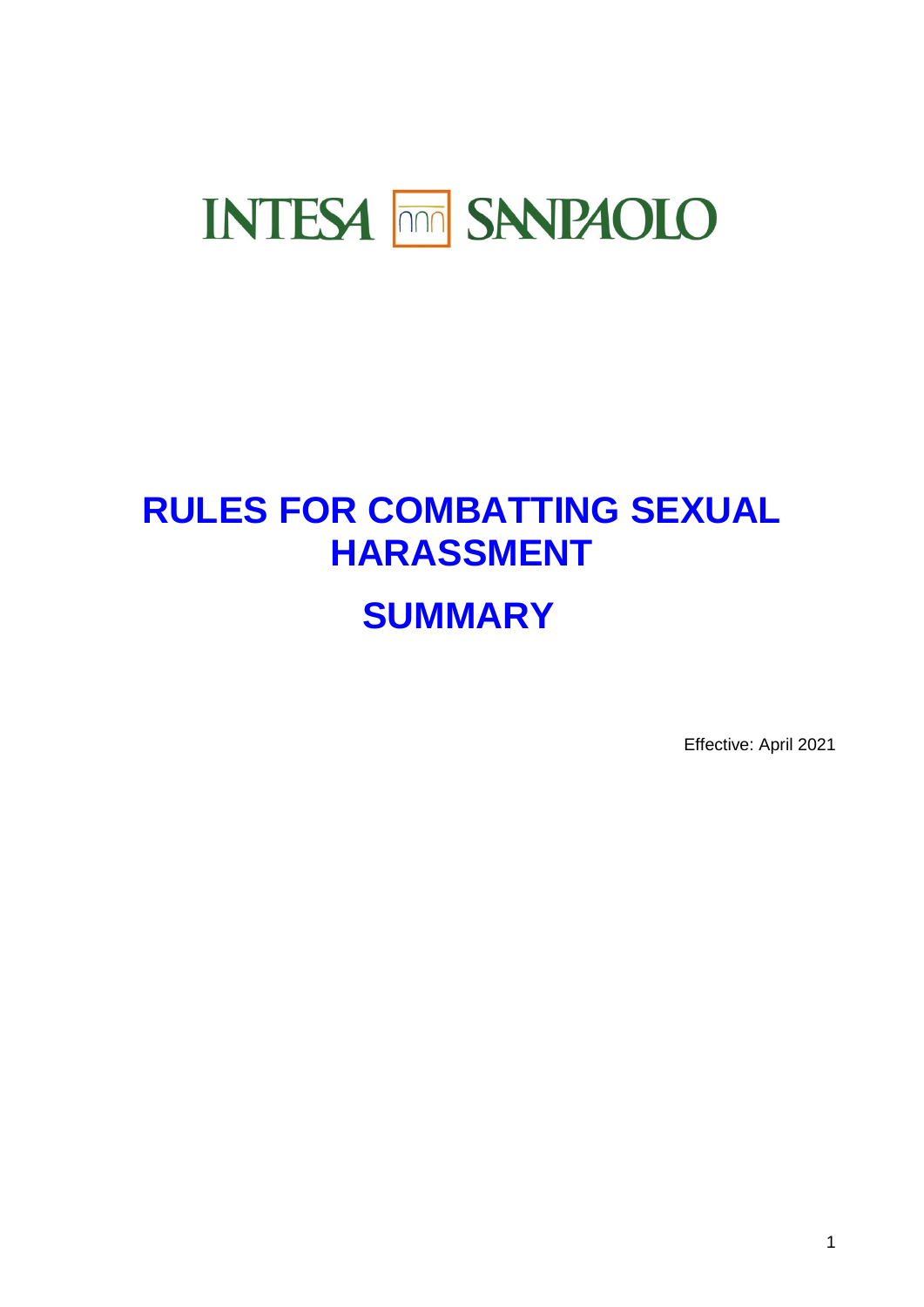### **INTRODUCTION**

This document states the Group's strong commitment to preventing and combatting any form of sexual harassment to ensure full respect for each person and the maximum protection of each person's dignity. This document is inspired by the Principles on Human Rights, the values expressed in the Code of Ethics, the Group's Internal Code of Conduct, and the Diversity & Inclusion Principles.

Intesa Sanpaolo does not tolerate any kind of harassment. As far as regards sexual harassment, Intesa Sanpaolo has tasked itself with combatting every situation that may fall within the behaviours described in this document, including cases where those engaging in the behaviour and/or the victims do not recognise the seriousness of the fact.

Sexual harassment, committed or attempted, constitutes a breach of this document as well as of the Principles on Human Rights, the Code of Ethics, the Group's Internal Code of Conduct, and the Diversity & Inclusion Principles. As a result, in cases where sexual harassment is identified, Intesa Sanpaolo adopts the following measures stipulated by legal and contractual regulations.

The purposes of this document are:

- to contribute to spreading a culture of maximum respect for the person, liberty, and individual dignity;
- to confirm and strengthen the commitment of the Bank to preventing sexual harassment, including through specific training initiatives;
- to create the conditions so that all cases of sexual harassment are reported, ensuring an effective process for managing reports that ensures maximum rigour and protection of the confidentiality of the people involved.

### **APPLICATION SCOPE**

Recipients of this documents include:

- all the staff employed by the Intesa Sanpaolo Group in performing their activities with internal and external partners;
- non-employee personnel (financial agents/consultants or collaborators) in performing their activities with internal and external partners;
- workers on staff leasing agreements
- recipients of apprentice/internship initiatives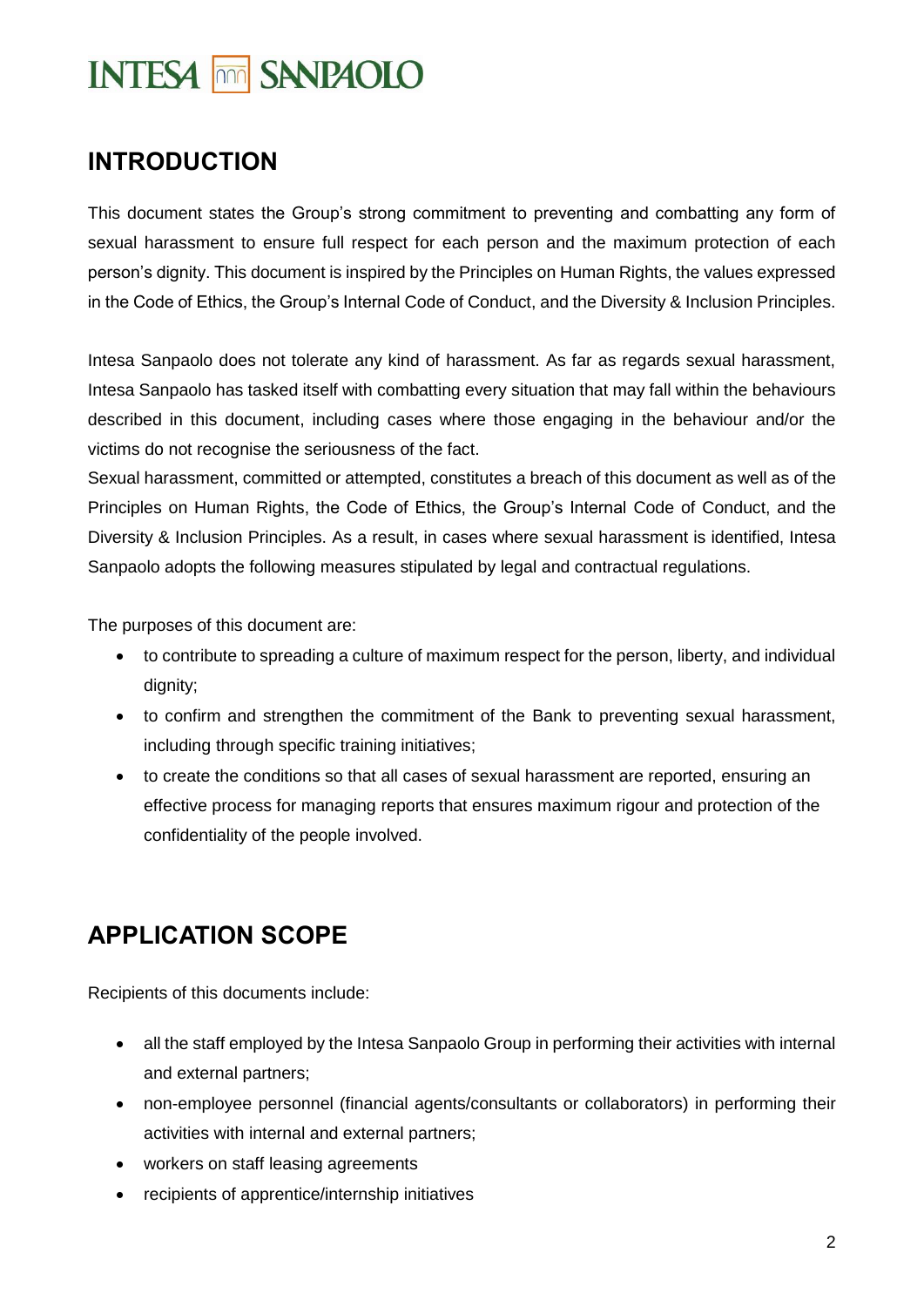.

-

• Group suppliers in any activity involving contact with the Group

This document also applies during social events, work trips, training and occasions that occur outside of the usual work places but that concern activities related to the professional context, as well as outside of this working context in cases where the sexual harasser and the victim both belong to the Recipient categories.

It should, in any case, be remembered that Intesa Sanpaolo will adopt the relevant initiatives, in line with what is set forth in the Group's Internal Code of Conduct, including where episodes of sexual harassment are verified as having been committed by the Recipients outside of the broad working context that constitutes this document' application field.

All the Group's Banks and Companies are obliged to adopt the provisions set forth in this document. Should the provisions of this document be more restrictive than what is set forth in local laws, Intesa Sanpaolo requires, in any case, compliance therewith irrespective of the fact that the behaviour engaged in is or is not forbidden by these laws.

#### **SEXUAL HARASSMENT**

The expression "**sexual harassment**" identifies undesired conduct with sexual connotations, expressed in a physical, verbal or non-verbal manner, for the purpose or effect - in themselves or in their repetition - of violating the dignity of a worker and creating an intimidating, hostile, degrading, humiliating or offensive climate.<sup>1</sup>

Sexual harassment may consist in, by way of non-limiting example, the following behaviours that represent, therefore, a breach of this document:

- unwanted sexual offers, requests for sexual favours or other verbal or physical conduct of a sexual nature; sexual harassment that is carried out by abusing one's hierarchical position, promising advantages (e.g., career progression or economic benefits), or threatening disadvantages (e.g., missed promotion) are considered particularly serious
- adoption of offensive language containing sexual allusions;
- adoption of explicit sexual gestures;
- sending content that is sexual/pornographic (e.g., images, videos, or photographs);
- exposure to sexual/pornographic content (e.g., calendars, posters, images, magazines, or photographs) in work places and during work;

<sup>1</sup> Definition art. 26, para. 2, Equal Opportunities Code (Legislative Decree No. 198 of 11 April 2006).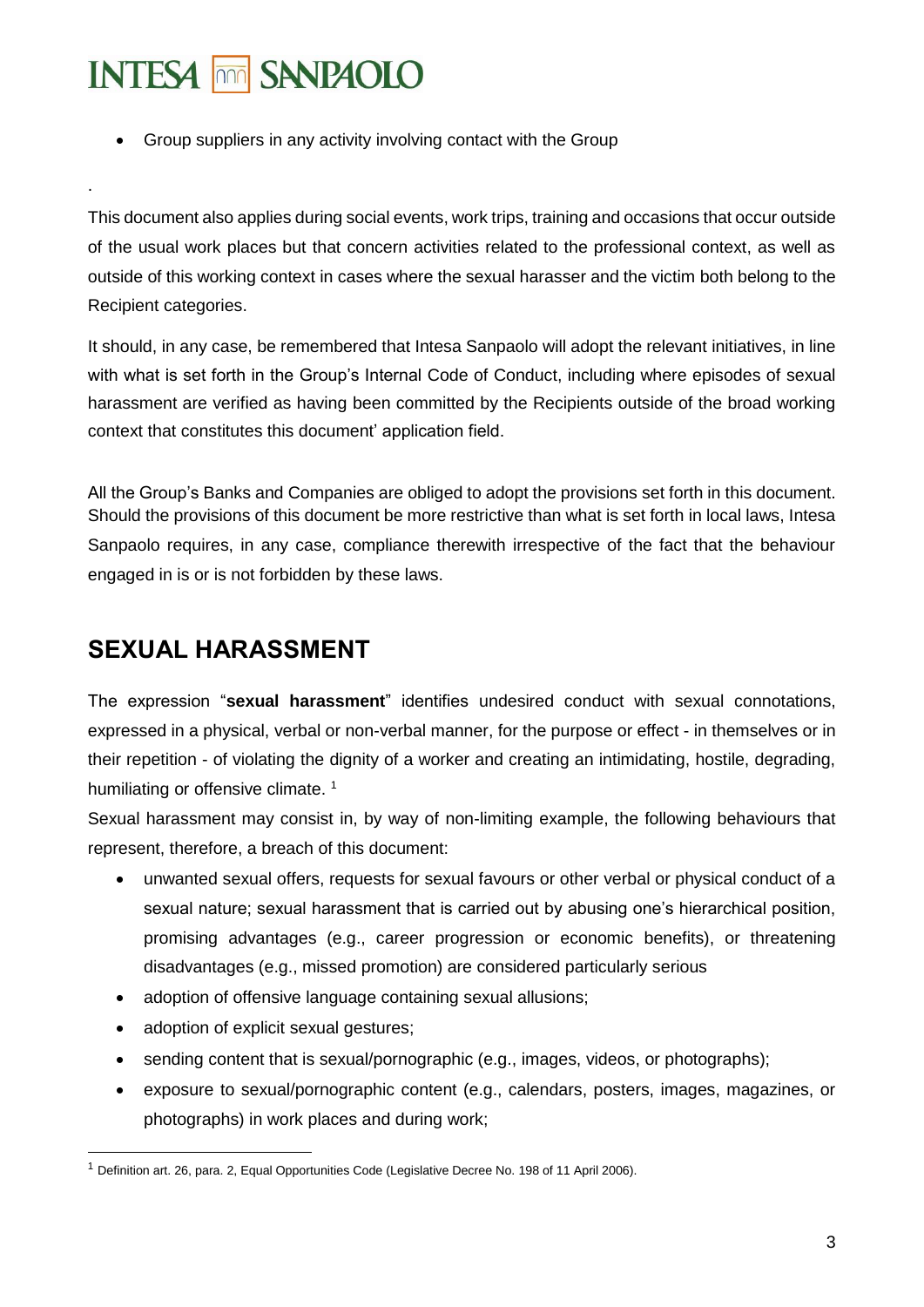- adoption of behaviours aimed at obtaining unwanted physical contact;
- comments on the physical look of people with sexual references.

#### **COMMITMENT OF INTESA SANPAOLO GROUP**

In order to ensure a working environment that is inspired by the principles of protecting the dignity and inviolability of the person, Intesa Sanpaolo undertakes to:

- implement all the actions necessary to prevent sexual harassment, encouraging the spread of a culture aimed at maximum respect of the person;
- adopt training initiatives, including mandatory ones, to promote knowledge and awareness on the issue of sexual harassment, on its seriousness, and the consequences thereof, so that this behaviour is not hidden and/or in any way minimised and in order to prevent hostile, degrading, humiliating, and offensive behaviour and language;
- adopt a structured management process for reporting sexual harassment;
- provide timely and impartial assistance and support to victims of sexual harassment, ensuring maximum confidentiality;
- disseminate the content of this document via communication initiatives, both in the launch phase and through additional, periodic actions for raising the awareness across the whole Group.

Everyone is called upon to contribute, in their daily response, to the Group's commitment.

Intesa Sanpaolo Managers, in particular, must be careful to intercept, in their own organisational units and in the performance of their functions, situations that fail to respect the provisions of this document. Every manager will need, in addition, to act with awareness of their role as Role Model, i.e. a figure who represents and interprets the company's distinctive management style in relation to all collaborators/colleagues and of the external community (customers, suppliers, and other stakeholders).

#### **REPORT PROCESS**

In order to bring to light and manage each case of harassment, with the maximum rigour, a structured report management process is foreseen.

The whole report management process is carried out in the uttermost respect of the confidentiality of all the involved subjects, within a timeframe of at most 60 days from the reception of the initial reporting to the closing of the procedure (unless extended in case of particularly complex situations).